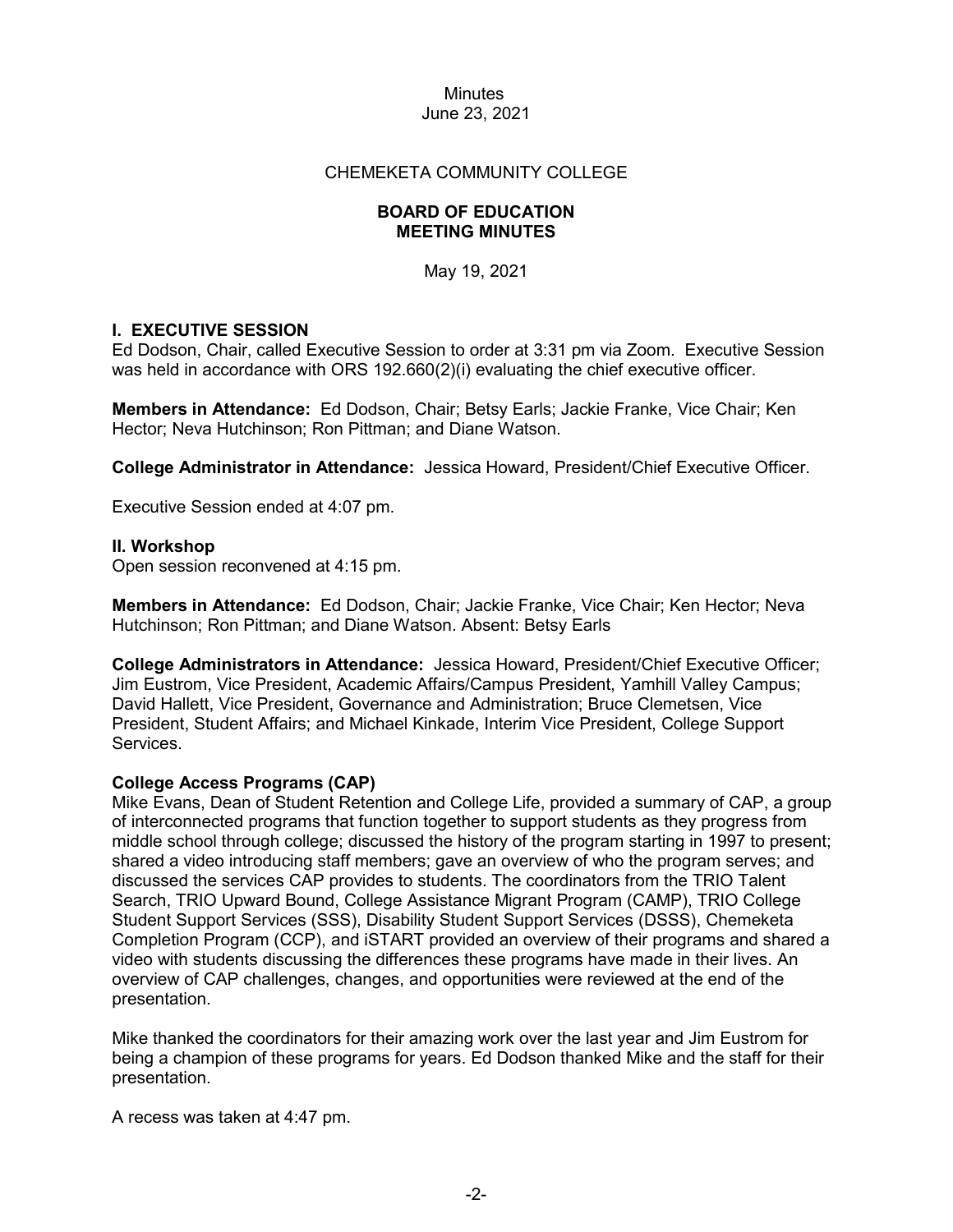Meeting Minutes Chemeketa Board of Education May 19, 2021 Page 2

### **III. Executive Session**

Ed Dodson, Chair, called Executive Session to order at 4:51 pm via Zoom. Executive Session was held in accordance with ORS 192.660(2)(d) negotiations.

Executive Session ended at 4:59 pm.

# **IIII. ADMINISTRATION UPDATES**

Ed Dodson, Chair, called the meeting to order at 4:59 pm via Zoom.

**Members in Attendance:** Ed Dodson, Chair; Jackie Franke, Vice Chair; Ken Hector; Neva Hutchinson; Ron Pittman; and Diane Watson. Absent: Betsy Earls

**College Administrators in Attendance:** Jessica Howard, President/Chief Executive Officer; Jim Eustrom, Vice President, Academic Affairs/Campus President, Yamhill Valley Campus; David Hallett, Vice President, Governance and Administration; Bruce Clemetsen, Vice President, Student Affairs; and Michael Kinkade, Interim Vice President, College Support **Services** 

Updates were discussed with the board on the Association of Community College Trustees (ACCT) fall conference, Chemeketa Board of Education chair and vice chair for 2021–2022; state legislative matters; Oregon Community College Association (OCCA) policies; Strategic Enrollment Management (SEM); CARES and CRRSAA use; and agenda preview.

A recess was taken at 5:33 pm.

# **V. REGULAR SESSION**

# **A. CALL TO ORDER**

Ed Dodson, Chair, reconvened the board meeting at 5:35 pm via Zoom.

# **B. ROLL CALL**

**Members in Attendance:** Ed Dodson, Chair; Betsy Earls (joined 5:49 pm); Jackie Franke, Vice Chair; Ken Hector; Neva Hutchinson; Ron Pittman; and Diane Watson (joined 5:40 pm).

**College Administrators in Attendance:** Jessica Howard, President/Chief Executive Officer; Jim Eustrom, Vice President, Academic Affairs/Campus President, Yamhill Valley Campus; David Hallett, Vice President, Governance and Administration; Bruce Clemetsen, Vice President, Student Affairs; and Michael Kinkade, Interim Vice President, College Support Services.

**Board Representatives in Attendance**: Antonio Martinez, Associated Students of Chemeketa (ASC); Steve Wolfe, Chemeketa Faculty Association (CFA); Terry Rohse, Chemeketa Classified Association (CCA); and Marshall Roache, Chemeketa Exempt Association (CEA).

**C. COMMENTS FROM THE PUBLIC** None.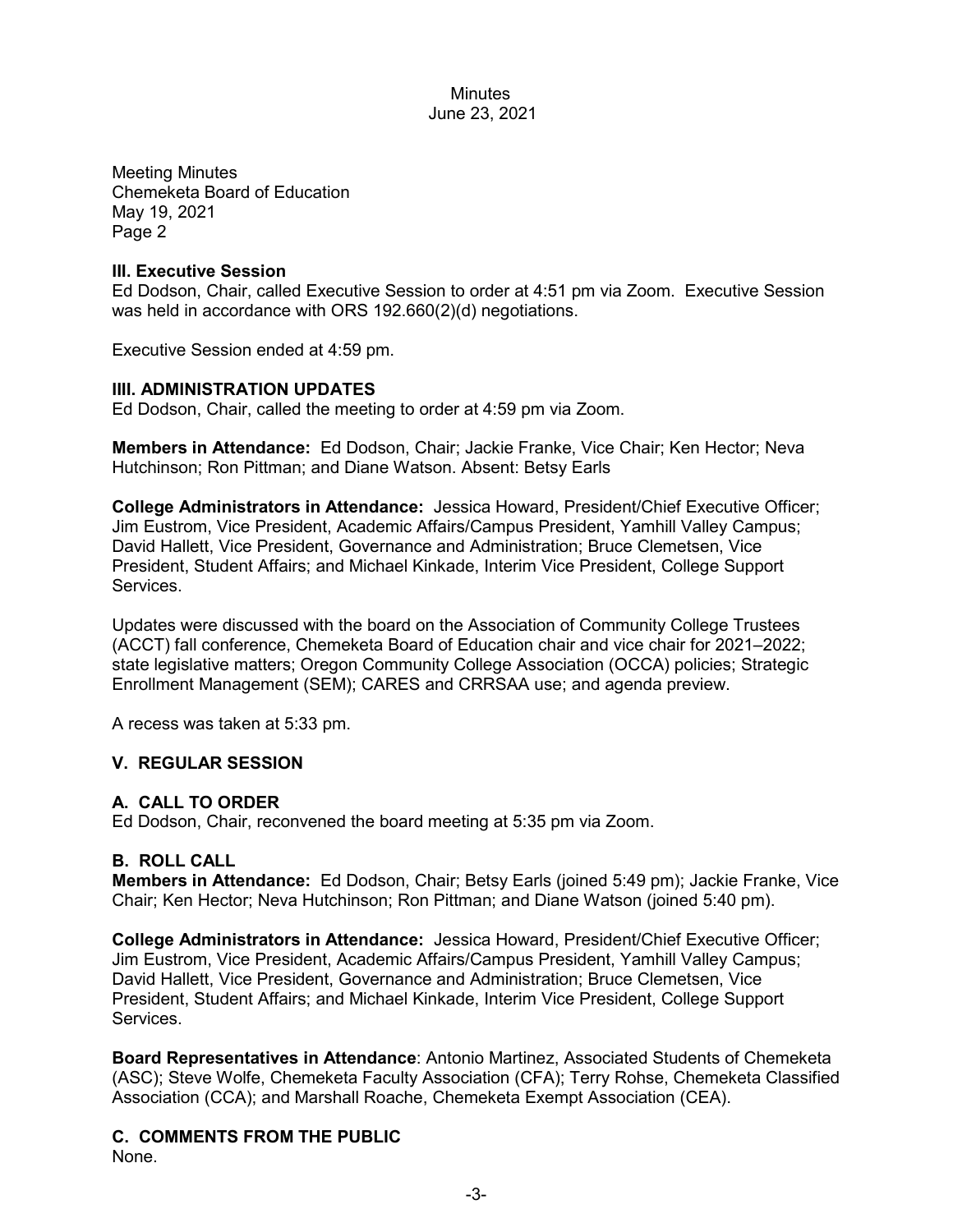Meeting Minutes Chemeketa Board of Education May 19, 2021 Page 3

**D. PUBLIC HEARING ON PROPOSED BUDGET** No comments.

# **E. SEPARATE ACTION**

**Approval of Retirement Resolutions No. 20-21-17, Sara "Christine" Nile; No. 20-21-15, Lorri J. Harms; No. 20-21-16, John. T. O'Neil; No. 20-21-18, J. Michael "Mike" Balyo; No. 20-21-20, Dorothy K. Moore; No. 20-21-22, Janice H. "Jan" Cammack; No. 20-21-21, Terry D. Rohse; No. 20-21-19, James L. "Jim" Eustrom [20-21-143]**

Board members read each retirement resolution. These eight employees represent a total of 157 years and ten months of service.

Christine Niles, Mike Balyo, Janice Cammack, Terry Rohse, and Jim Eustrom shared a few words. Board members and staff thanked the retirees for their years of service.

Ken Hector moved and Diane Watson seconded a motion to approve the retirement resolutions as noted above.

The motion CARRIED.

### **F. APPROVAL OF MINUTES**

Jackie Franke moved and Neva Hutchinson seconded a motion to approve the Budget Committee and College Board of Education minutes from April 21, 2021 and the Board Workshop minutes from May 5, 2021.

The motion CARRIED.

### **G. REPORTS**

#### **Reports from the Associations**

Antonio Martinez, Associated Students of Chemeketa (ASC), said his report stands as written and ASC has started the search for next year's team.

Steve Wolfe, Chemeketa Faculty Association, said his report stands as written and he attended the Oregon Education Association (OEA) Representative Assembly with Traci Hodgson, Chemeketa history instructor.

Terry Rohse, Chemeketa Classified Association, said his report stands as written. Terry noted that nominations are open for CCA President and mentioned the sudden passing of CCA board member Kim Schneiter.

Marshall Roache, Chemeketa Exempt Association, said his report stands as written.

### **Reports from the College Board of Education**

Diane Watson attended the VPAA forums, Woodburn, and St. Paul school board meetings, President's Evaluation Committee meeting, quarterly meeting with Jessica, the Board Workshop, and a special executive session.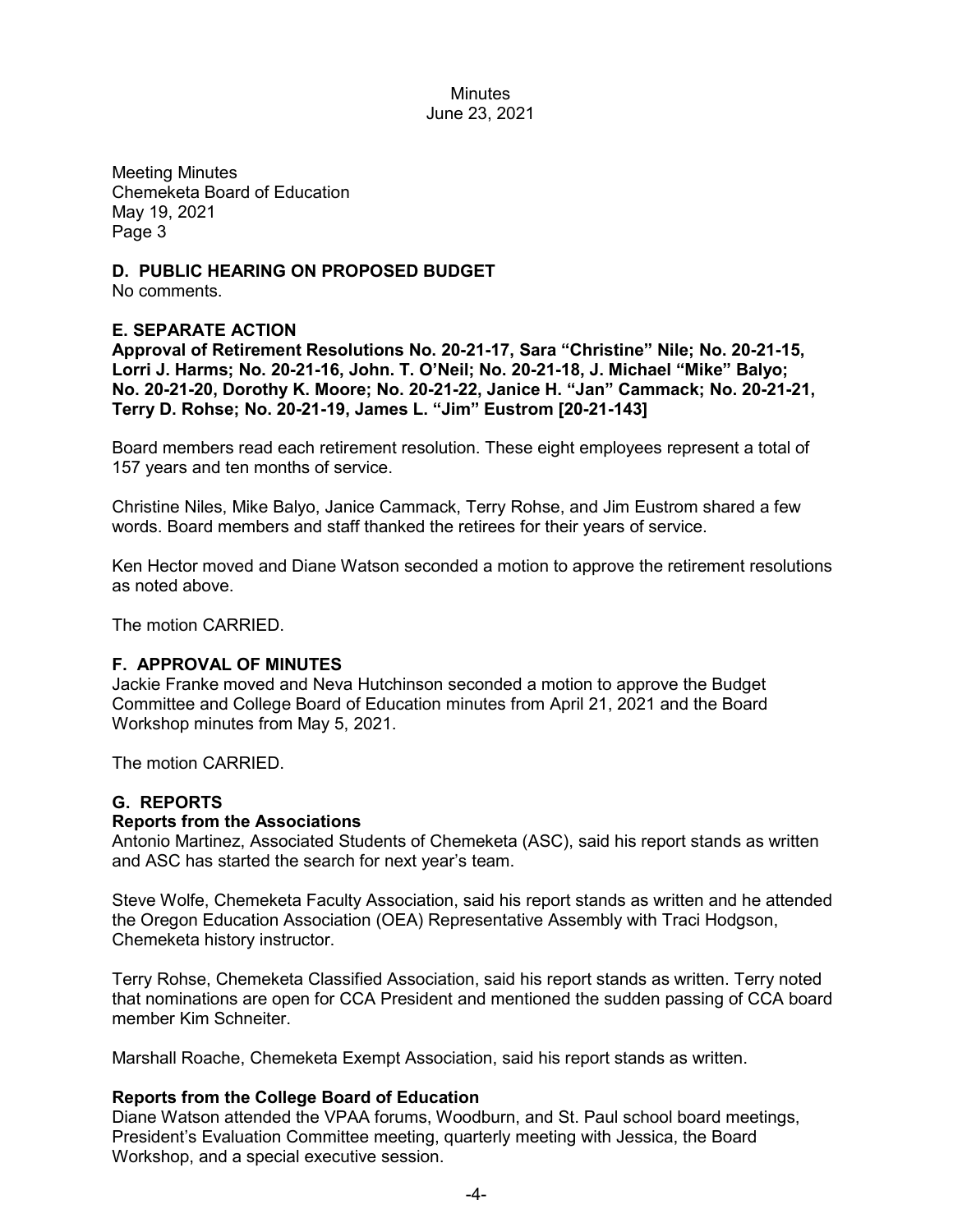Meeting Minutes Chemeketa Board of Education May 19, 2021 Page 4

Neva Hutchinson attended the VPAA forums, the Board Workshop, a quarterly meeting with Jessica, and the Oregon Business Association webinar with Senator Ron Wyden.

Betsy Earls attended the VPAA forums, a quarterly meeting with Jessica, and the special executive session.

Ken Hector said his report stands as written.

Ron Pittman attended the Board Workshop, a quarterly meeting with Jessica, and met with Danielle Hoffman for an update on the Yamhill Valley Campus (YVC).

Jackie Franke attended the Mid-Willamette Valley Council of Governments (MWVCOG) board and Executive Committee meetings, agenda review, a quarterly meeting with Jessica, the VPAA forums, the Board Workshop, a special executive session, and a legislative Zoom meeting with Representative Teresa Alonso Leon.

Ed Dodson attended the VPAA forums, two legislative Zoom meetings with Representative Teresa Alonso Leon, legislative meetings with Representative Mike Nearman's staff and Senator Peter Courtney, the President's evaluation committee meeting, a quarterly meeting with Jessica, the OCCA weekly legislative call, the Board Workshop, agenda review, a SSAC meeting, a planning meeting with Jessica, the Oregon Community College Association (OCCA) legislative committee meeting, a SEDCOR meeting, the OCCA forum and board meeting, a special executive session, and the Board Workshop.

### **Academic and Student Affairs Reports**

Bruce noted that, as of spring term, the college has completed and expended all funds to students through CARES and CRRSAA Act for student dollars that the college received. Students who met the need eligibility requirements received \$950 in extra support through spring quarter to cover extra expenses.

# **H. INFORMATION**

### **Annual Graduation Exercises**

Heather Misener, Graduation Services Coordinator, noted that the graduation ceremony will be virtual this year and invited the board members to the  $65<sup>th</sup>$  Annual Commencement Ceremony on Friday, June 11th at 6 pm. The ceremony will be live-streamed and links to the recording will be on the commencement page of the public website.

### **Suspension of Automotive Body Repair Certificate of Completion/Automotive Body Repair Certificate of Completion (agenda items 2 and 3)**

Jim Eustrom noted that staff have been working to clean up CTE program certificates and degrees, and the following reports are examples of this.

Nol Cobb, Interim Dean of Applied Technology, stated the certificate was not in compliance with the state expectations. The certificate was suspended, a few adjustments were made, and outside of that there are no substantive changes to the certification. The suspension and request for the new certificate will be submitted for approval at the June board meeting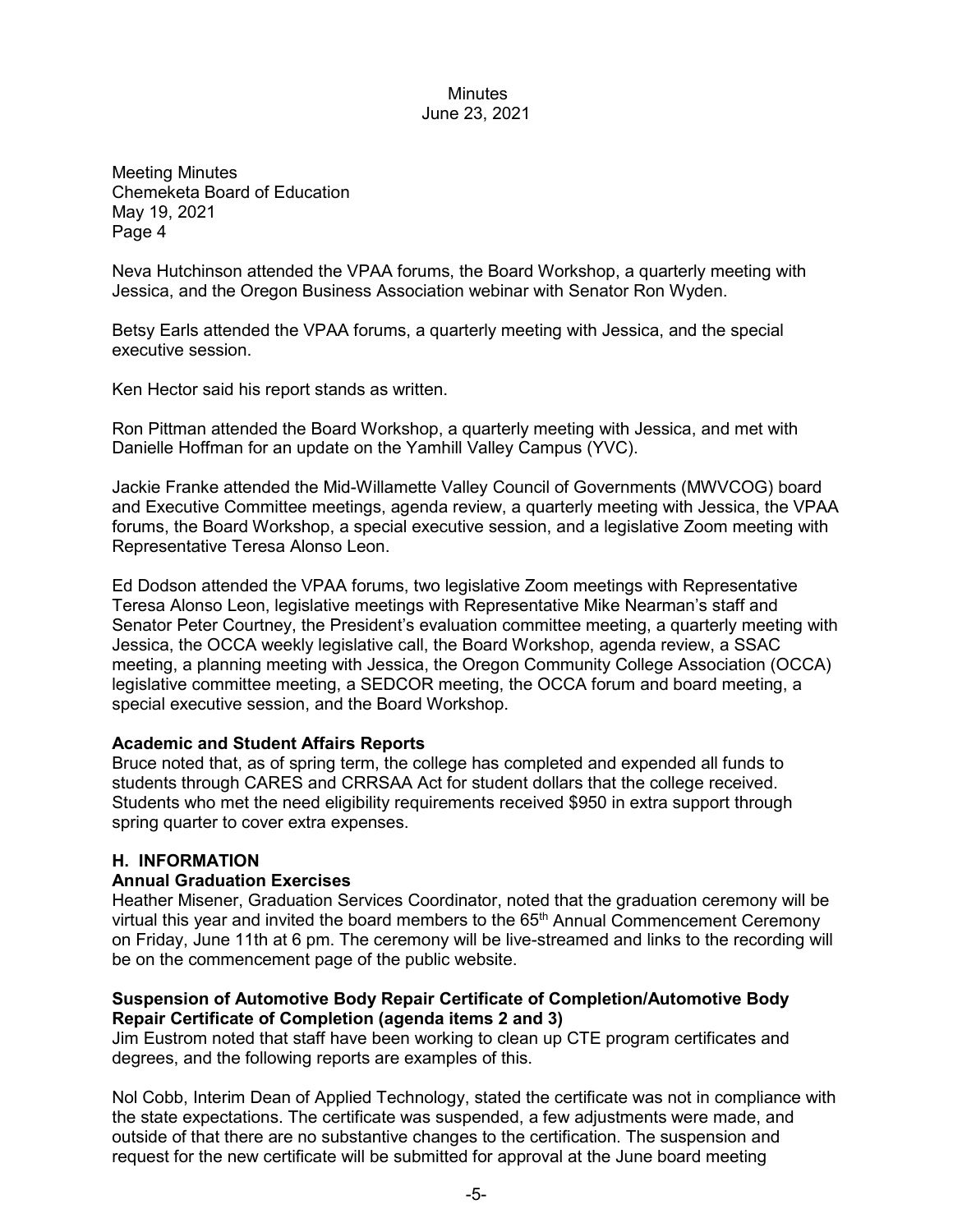Meeting Minutes Chemeketa Board of Education May 19, 2021 Page 5

### **Suspension of Automotive Machining Certificate of Completion/Automotive Certificate of Completion (agenda items 4 and 5)**

Nol Cobb, Interim Dean of Applied Technology, said the certificate was suspended, a few credits were removed to streamline the program for students, and all of this has been reviewed to meet the state requirements for the Automotive Machining Certificate of Completion. The suspension and request for the new certificate will be submitted for approval at the June board meeting.

# **Construction Trades and Apprenticeship Readiness**

Megan Cogswell, Director for Apprenticeship, stated that this is a new certificate for students interested in construction, trades, and apprenticeship. This certificate ties into the preapprenticeship program / summer entry-level worker internship program, and is in alignment with the Job Corps Scholars program. The certificate will be submitted for approval at the June board meeting.

### **Suspension of Diesel Technology Degree/Diesel Technology Degree (agenda items 7 and 8)**

Jordan Bermingham, Interim Dean, Emergency Services and Diesel Technology, stated that the Diesel Technology degree needed some changes. The 12-credit classes have been split into two six-credit classes, welding has been added, with Cooperative Work Experience (CWE) credits. The request to the board is to suspend the current degree and approve the new degree at the June board meeting.

# **Suspension of Basic Healthcare Certificate**

Sandi Kellogg, Dean of Health Sciences, noted that the Basic Healthcare Certificat, was aligned with Health Information Management (HIM). Since that program was suspended, this certificate needs to be suspended as well. In addition, there has not been student demand for this certificate. The board will be asked to approve the suspension at the June board meeting.

# **Classified; Exempt; and Hourly, Part-Time/Temporary Salary Schedules for 2021–2022**

Alice Sprague, Associate Vice President, Human Resources, stated that the report stands as written and thanked staff members, Brian Knowles, Barbara Russell, and Allison Stewart Hull for their work on the salary tables. Alice noted the classified and exempt salary tables have a 2.2% adjustment, and the part-time hourly and temporary schedule reflects the new minimum wage taking effect on July 1. The faculty salary tables are currently in negotiations and bargaining, and those will be coming to the board at a later date.

### **I. STANDARD REPORTS**

# **Personnel Report**

Alice Sprague said the report stands as written. Alice noted that this year has been very difficult due to the pandemic, and she acknowledged the amazing work, perseverance, and wonderful employees at Chemeketa, and the great things they have done for students.

### **Budget Status Report**

Rich McDonald, Interim Chief Financial Officer, and Katie Bunch, Director of Business Services, reviewed the budget status reports. On the Statement of Resources and Expenditures, property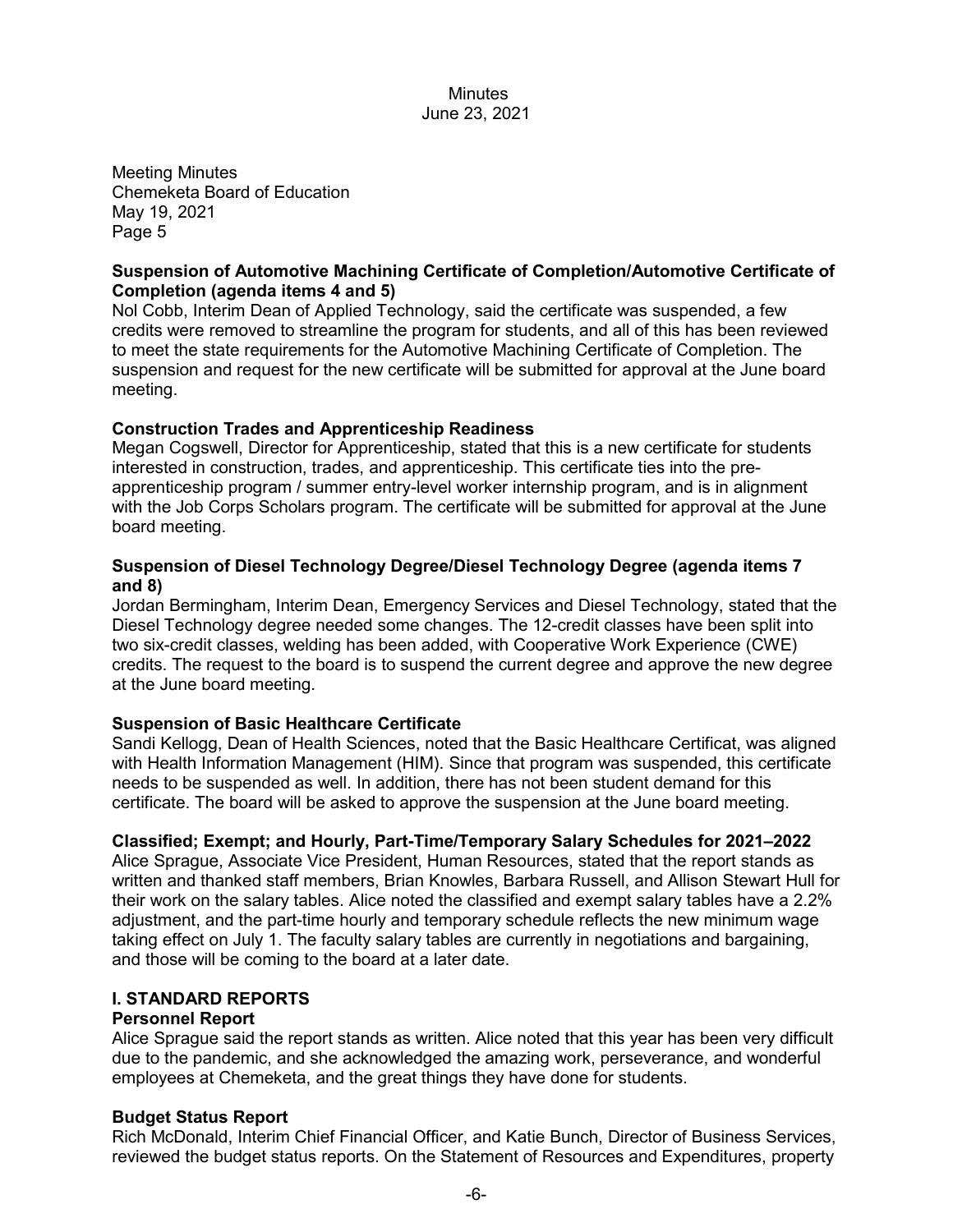Meeting Minutes Chemeketa Board of Education May 19, 2021 Page 6

tax revenues are still coming in and the college will be close to budget or over in that area, and tuition and fees will increase and be closer to budget, due to additional resources moved from self-support. There were no significant changes to the other reports.

### **Capital Projects Report**

Rory Alvarez, Facilities Director, said the report stands as written.

### **Winter Term Enrollment Report**

Heidi Gilliard, Director of Institutional Research, introduced Institutional Research Analysts Beth Holscher and Julian Garcia, and thanked them for the knowledge, skills, and experience they bring to the team and their commitment to students. Hopefully for the last time, the current pandemic enrollment to pre-pandemic term had a large decrease in headcount and enrollment. There was a 26% decrease in students enrolled in winter term which is similar to other community colleges in the area. The largest area of decline was the non-credit student population, and that decreased by 47% from last year. Full time students declined by 15% and part-time students declined by 22%. Early glimpses for spring term enrollment appear to be leveling out.

### **Chemeketa Community College COVID-19 Health and Safety Operational Plan**

John McIlvain, Emergency and Risk Manager, announced that there were no changes to the Chemeketa Community College COVID-19 Health and Safety Plan and that it is available on the public website. On May 4, the Oregon OSHA's COVID-19 Public Health Emergency and All Oregon Workplaces Rule was released. Regalada Lombardi, Environmental Health and Safety Coordinator, reviewed the entire document and Chemeketa was and is in compliance with the new rule.

### **Recognition Report**

Jessica Howard acknowledged all the employees in the written report.

### **Separate Action (Continued)**

Approval of Resolution No. 20-21-14, of the Board of Education of Chemeketa Community College, Marion, Linn, Polk, and Yamhill Counties, Oregon, Authorizing Participation in the Oregon Community College Districts Pension Bond Program; Authorizing a Full Faith and Credit Pension Bond and Related Full Faith and Credit Pension Obligations, To Be Issued in One or More Series [20-21-144]

Ken Hector moved and Ron Pittman seconded a motion to approve Resolution No. 20-21-14.

The motion CARRIED.

### **K. Action**

Ken Hector moved and Diane Watson seconded a motion to approve consent calendar items No. 1–4.

- 1. Approval of Budget Committee Member Selection Process for Vacancies in Zone 1 and Zone 5 for 2021–2024 [20-21-145]
- 2. Approval of Proposed Schedule of College Board of Education Meetings for 2021–2022 [20-21-146]